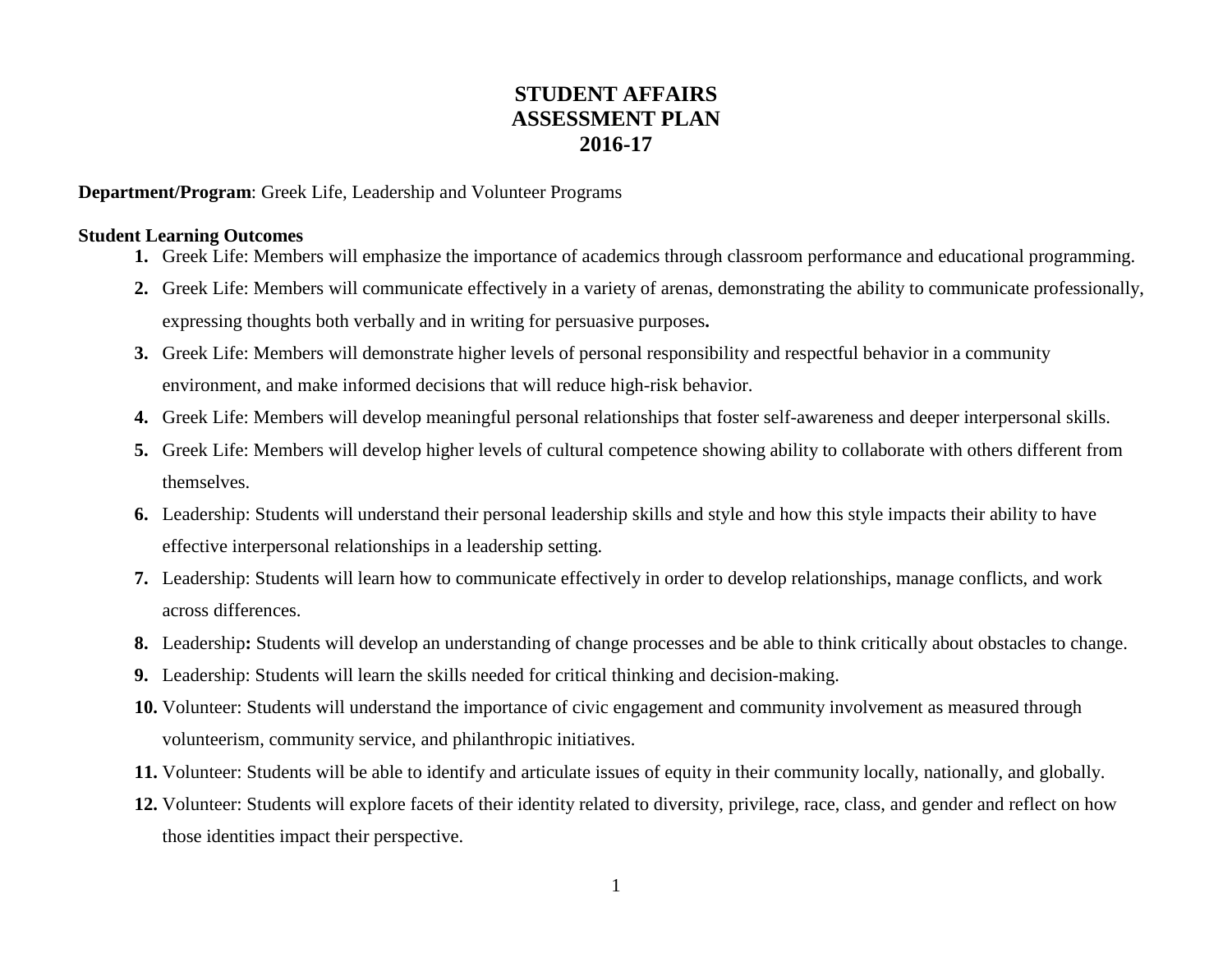## **1. Assessment Activities Table (Results)**

| <b>Student Learning Outcomes</b>                                                                                                                                                                                   | <b>Outcome Measures</b>                                                                                                                                                                                                                                      | <b>Findings</b> | <b>Strategies for Improvement</b> |
|--------------------------------------------------------------------------------------------------------------------------------------------------------------------------------------------------------------------|--------------------------------------------------------------------------------------------------------------------------------------------------------------------------------------------------------------------------------------------------------------|-----------------|-----------------------------------|
| GL: Members will emphasize the<br>importance of academics through<br>classroom performance and<br>educational programming.                                                                                         | Semester academic<br>a.<br>report for the fraternity<br>and sorority<br>community<br>Standards and<br>$b_{\cdot}$<br>Expectations for<br>Fraternities and<br>Sororities at<br>Valparaiso University<br>Fraternity and Sorority<br>c.<br><b>Annual Report</b> | a.              | $\bullet$                         |
| GL: Members will communicate<br>effectively in a variety of arenas,<br>demonstrating the ability to<br>communicate professionally,<br>expressing thoughts both verbally and<br>in writing for persuasive purposes. | <b>Chapter President</b><br>a.<br><b>Learning Outcomes</b><br>Rubric<br>Council Officer<br>b.<br><b>Learning Outcomes</b><br>Rubric                                                                                                                          | a.              | $\bullet$                         |
| GL: Members will demonstrate higher<br>levels of personal responsibility and<br>respectful behavior in a community<br>environment, and make informed<br>decisions that will reduce high-risk<br>behavior.          | Standards and<br>a.<br>Expectations for<br>Fraternities and<br>Sororities at<br>Valparaiso University<br>Annual report of the<br>b.<br>Fraternity and Sorority<br>Judicial Board                                                                             |                 |                                   |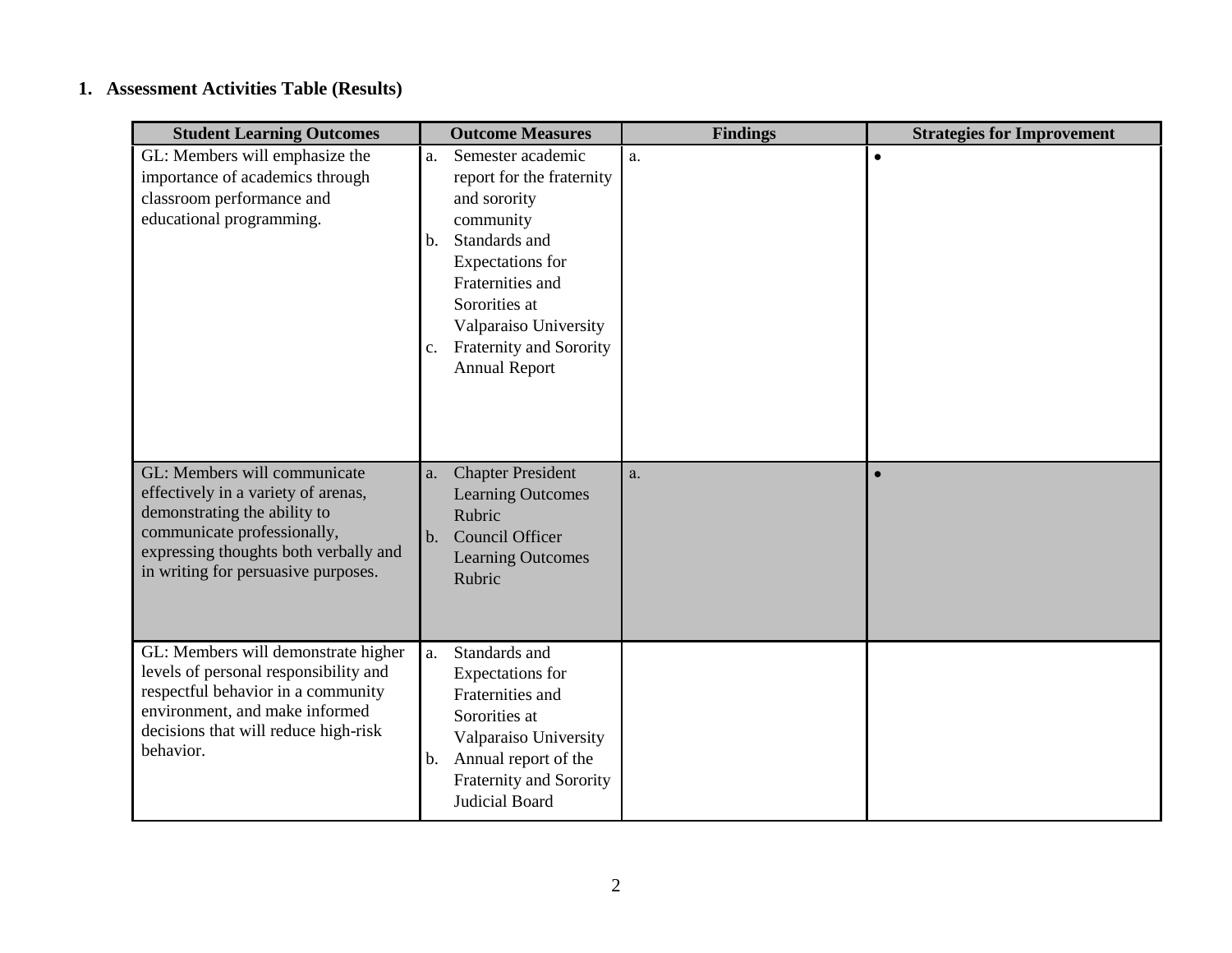| GL: Members will develop meaningful a.<br>personal relationships that foster self-<br>awareness and deeper interpersonal<br>skills.                                                                         | Standards and<br><b>Expectations</b> for<br>Fraternities and<br>Sororities at<br>Valparaiso University<br>b. Chapter President<br><b>Learning Outcomes</b><br>Rubric<br>c. Council Officer<br><b>Learning Outcomes</b><br>Rubric            | a.         | $\bullet$ |
|-------------------------------------------------------------------------------------------------------------------------------------------------------------------------------------------------------------|---------------------------------------------------------------------------------------------------------------------------------------------------------------------------------------------------------------------------------------------|------------|-----------|
| GL: Members will develop higher<br>levels of cultural competence showing<br>ability to collaborate with others<br>different from themselves.                                                                | Standards and<br>a.<br>Expectations for<br>Fraternities and<br>Sororities at<br>Valparaiso University<br>b. Chapter President<br><b>Learning Outcomes</b><br>Rubric<br>Council Officer<br>$c_{\cdot}$<br><b>Learning Outcomes</b><br>Rubric | a.         | $\bullet$ |
| Leadership: Students will understand<br>their personal leadership skills and<br>style and how this style impacts their<br>ability to have effective interpersonal<br>relationships in a leadership setting. | GS 390 Course<br>a.<br>Evaluation<br>b. LEADValpo program<br>evaluations                                                                                                                                                                    | a. .<br>b. |           |
| Leadership: Students will learn how to<br>communicate effectively in order to<br>develop relationships, manage<br>conflicts, and work across differences.                                                   | GS 390 Course<br>a.<br>Evaluation<br>b. LEADValpo program<br>evaluations                                                                                                                                                                    | a.         | $\bullet$ |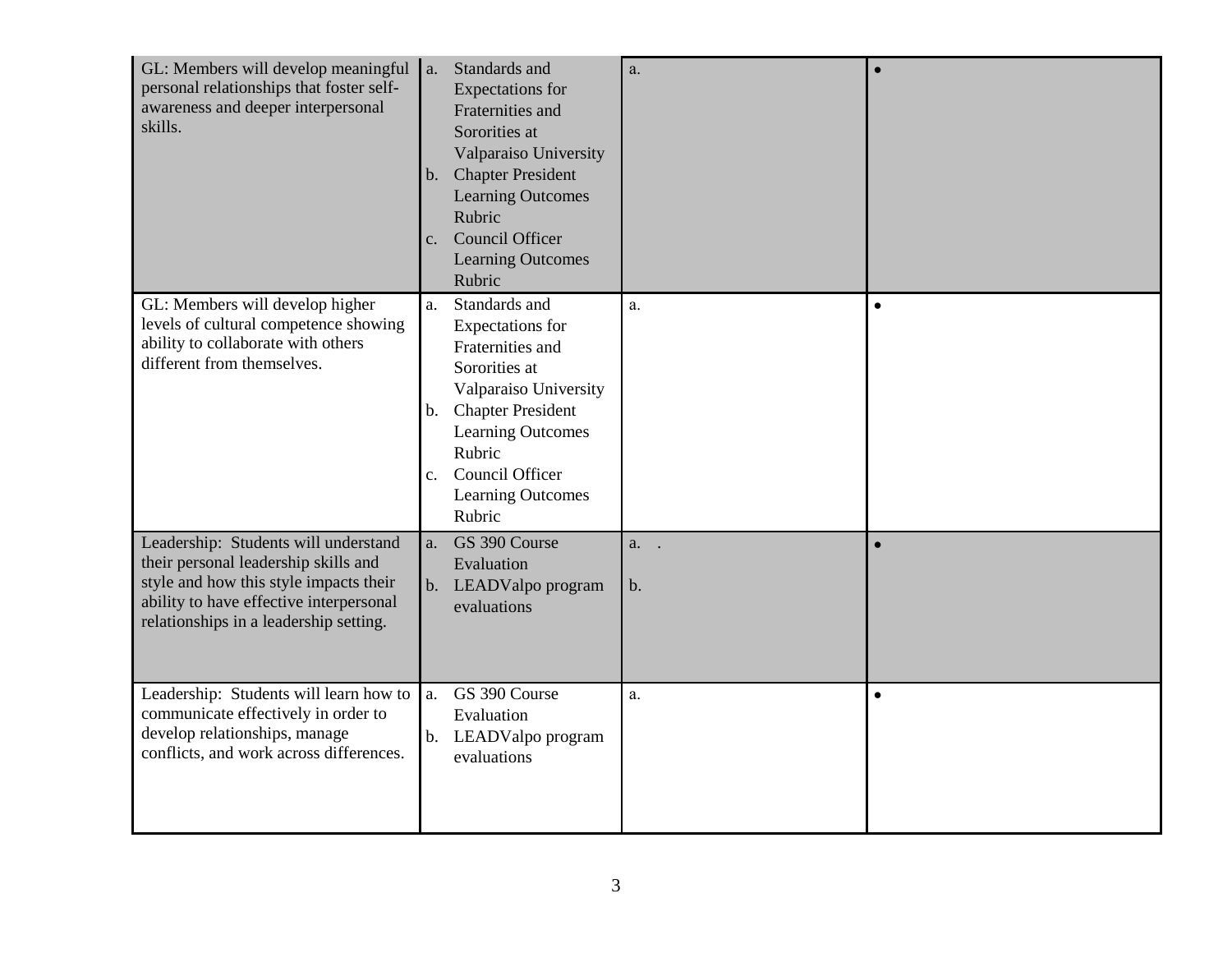| Leadership: Students will develop an<br>understanding of change processes and<br>be able to think critically about<br>obstacles to change.                                                          | a. GS 390 Course<br>Evaluation<br>b. LEADValpo program<br>evaluations                                      | a.          | $\bullet$ |
|-----------------------------------------------------------------------------------------------------------------------------------------------------------------------------------------------------|------------------------------------------------------------------------------------------------------------|-------------|-----------|
| Leadership: Students will learn the<br>skills needed for critical thinking and<br>decision-making.                                                                                                  | a. GS 390 Course<br>Evaluation<br>b. LEADValpo program<br>evaluations                                      | a.          | $\bullet$ |
| Volunteer: Students will understand<br>the importance of civic engagement<br>and community involvement as<br>measured through volunteerism,<br>community service, and philanthropic<br>initiatives. | <b>Presidents Honor Roll</b><br>a.<br>application with<br>comprehensive<br>reporting of volunteer<br>hours | a.<br>$b$ . | $\bullet$ |
| Volunteer: Students will be able to<br>identify and articulate issues of equity<br>in their community locally, nationally,<br>and globally.                                                         | Volunteer Programs<br>a.<br>event evaluations                                                              |             | $\bullet$ |